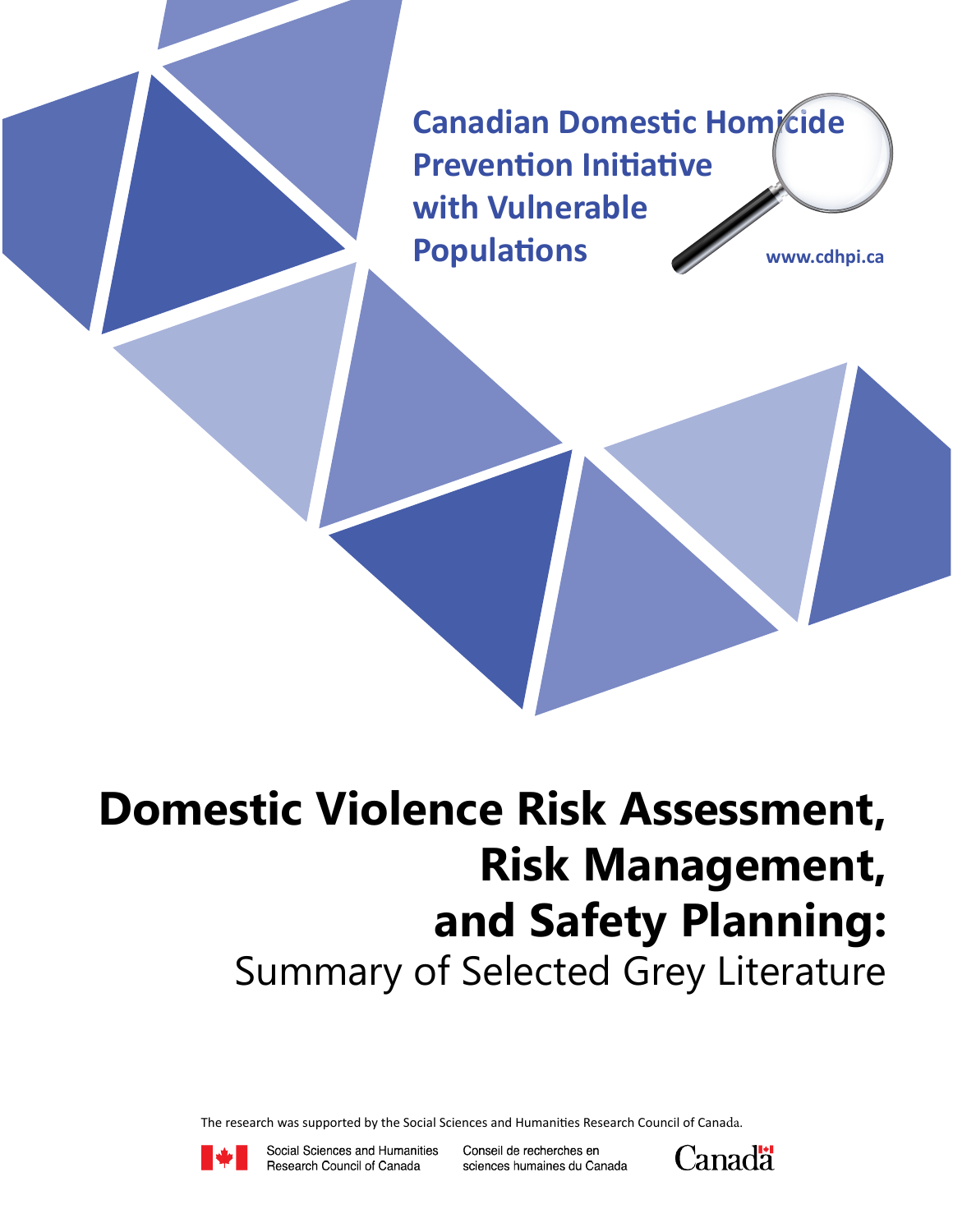## **Summary of Selected Grey Literature**

Produced on behalf of the Canadian Domestic Homicide Prevention Initiative with Vulnerable Populations (CDHPIVP) (http://www.cdhpi.ca)

Authors: Fairbairn, J., Jeffries, N., Saxton, M., Bader, D., Campbell, M., Straatman, A., Dawson, M., & Jaffe, P.

*This work is supported by the Social Sciences & Humanities Research Council of Canada.* 

**1. Australian Government & Northern Territory Government. (2013, 18 March). [PDF document]. Family safety framework: Alice Springs pilot practice manual. Retrieved from: https://www.google.ca/ url?sa=t&rct=j&q=&esrc=s&source=web&cd=1&cad=rja&uact=8&ved=0ahUKEwi\_xriBq6bRAhWi5oMKHST1AmEQFggaMAA&url=http%3A%2F%2Fwww.pfes.nt.gov. au%2F~%2Fmedia%2FFiles%2FPolice%2FFamily-safety-framework%2FFinal%2520FSF%2520Alice%2520Springs%2520Practice%2520Manual.ashx&usg=AFQjCNEapjyMuKqV-79Vud9RPEG2cb0Wf4g**

This manual outlines the Family Safety Framework used in Alice Springs, Australia. The framework is an integrated, multi-agency approach to supporting women and children at high risk of death or serious injury due to domestic violence. The framework includes a common risk assessment form to identify high-risk cases, information sharing by agencies, and the development of an action plan by the cooperating agencies to reduce risk. The authors argue that agencies must be alert to the fact that risk can change suddenly. They also suggest that the risk assessment form in their framework should not be used as the sole basis for safety planning, but rather in conjunction with other information (e.g., women's own assessment of risk).

**2. Campbell, J. C. & Wolf, A. D. (n.d.). [PDF document]. Issues in risk assessment in the field of intimate partner violence: What practitioners need to know [PDF slides]. Retrieved from: http://praxisinternational.org/wpcontent/uploads/2015/12/dangerousness.pdf**

This presentation provides an overview of an 11-city study on intimate partner femicide. Data for the presented study are drawn from police records and proxy interviews regarding 493 cases of actual and attempted femicides, and surveys with 427 battered and 418 not battered women (controls). The core findings are that (a) most items on the Danger Assessment (DA) were significantly more likely in femicide/attempted femicide cases than abuse controls; and (b) there were missed opportunities for prevention in 65 percent of cases. The author recommends that stalking be added to intimate partner femicide risk assessment and that, while the DA can be a good basis for safety planning, cutoffs should not be used for deciding protection for women.

**3. Campbell, J. C., Koziol-McLain, J., Webster, D., Block, C. R., Campbell, D. Curry, M. A., Gary, F., McFarlane, J., Sachs, C., Sharps, P., Ulrich, Y., Wilt, S. A., & Manganello, J. (2004). [PDF document]. Research results from a national study of intimate partner homicide: The Danger Assessment instrument. In (B. S. Fisher (Ed.), Violence Against Women and Family Violence: Developments in Research, Practice, and Policy (pp. II-5-1 – II-5-10). Retrieved from: https://www.ncjrs.gov/pdffiles1/ nij/199701.pdf?bcsi\_scan\_15D00938B-02C633E=0&bcsi\_ scan\_filename=199701.pdf#page=126**

This report examines the ability of the Danger Assessment (DA) to predict intimate partner homicide (IPH) among women in violent relationships in a large national sample. The study uses interviews with proxy informants for 220 IPHs and with 356 abused women (abused controls) in 12 cities in the U.S. The core findings are that: (a) 15 of the 17 DA items distinguished IPH victims from abused women (all but partner and victim suicidality); (b) use (or threatened use) of a weapon and threatened with being killed were the strongest predictors of IPH over abuse; (c) the average DA score was significantly higher among IPHs than abused controls; and (d) internal consistency of the DA was acceptable among the IPHs (0.73) and controls (0.76). Results suggest that a score of 4 or higher should be considered as indicating serious risk.



Pa ge 2 **Domestic Violence Risk Assessment, Risk Management, and Safety Planning:**  Summary of Selected Grey Literature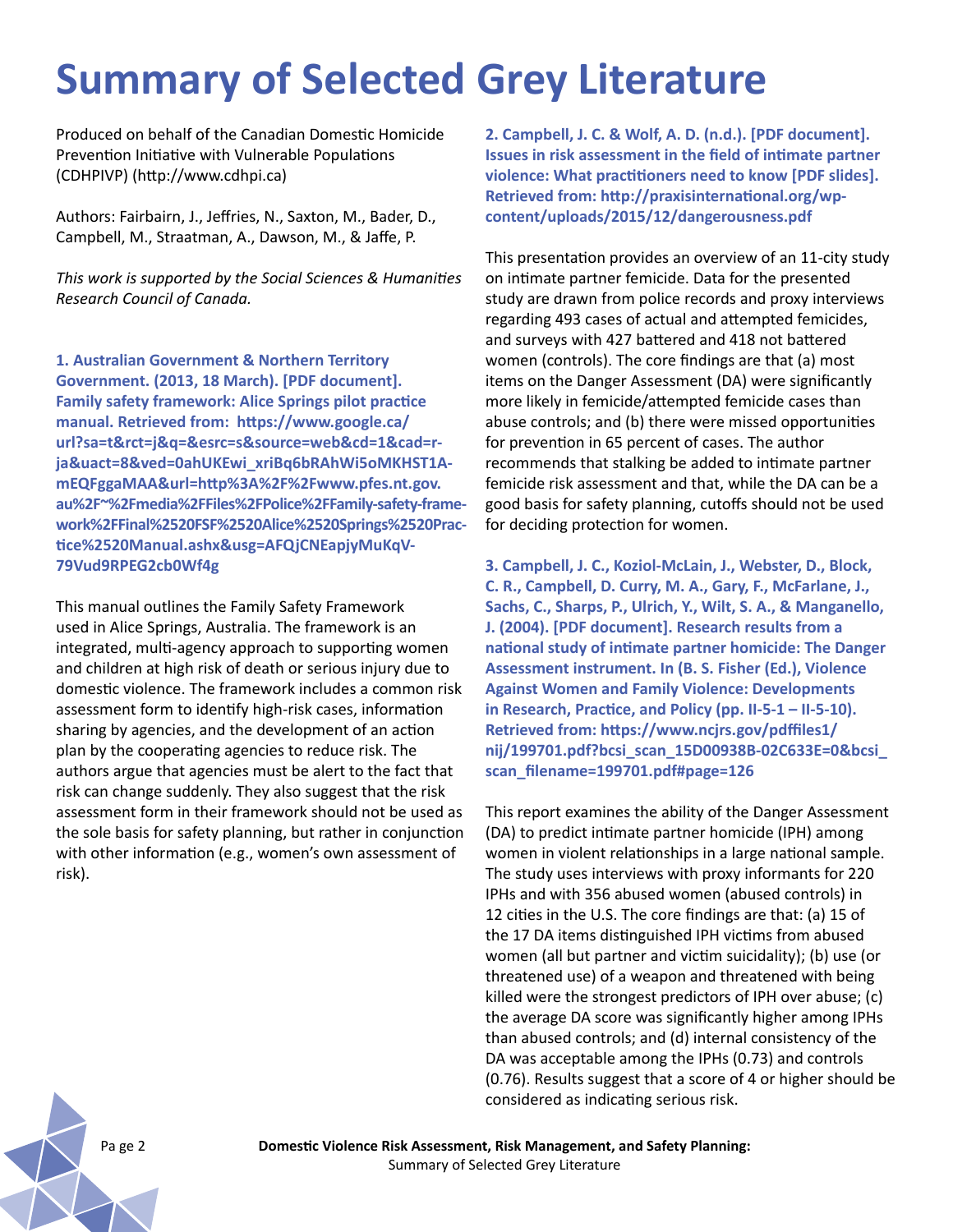**4. Drouin, C., Lindsay, J. Dubé, M., Trépanier, M., & Blanchette, D. (2012). Intervenir auprès des hommes pour prévenir l'homicide conjugal. (Intervening with men to prevent spousal homicide). Montréal and Québec: Centre de recherche interdisciplinaire sur la violence familiale and la violence faite aux femmes.** 

This reference guide serves professionals who intervene with men perpetrating intimate partner violence, particularly in high-lethality risk situations. The two components of the guide include an overview of domestic homicide, and risk assessment and management strategies following separation. The data for this study are drawn from the member organizations of à cœur d'homme in Québec who completed telephone surveys and focus groups on effective interventions for men. Specific recommendations for risk assessment include the use of the tool Assessing the risk of spousal homicide, which incorporates the identification of risk elements, triggering events, and protection elements. In terms of risk management, the document outlines recommendations that involve identifying the needs that the client is trying to meet with the homicidal statement, and developing strategies to reflect on the consequences of the act, and confronting any unrealistic cognitions. The perpetrator's involvement is a key element in helping him take responsibility, and managing risk. Risk management is more intensive if the level of risk is higher, such that the situation should be followed more closely and with stricter commitments from the perpetrator if risk as classified as "imminent" or "aggravated". Safety planning recommendations are based on the level of risk, and involve reinforcing protection elements and reducing the risk elements. If the perpetrator refuses to participate, workers are directed to act without his consent to ensure the safety of all involved. Other unique aspects or contributions of this study include a discussion of possible personal biases may workers have that could influence their effectiveness in assessing and managing risk.

**5. Drouin, C., Drolet, J., Rondeau, G., Dubé, M., Lindsay, J., Brochu, S., . . . Therrien, S. (2004). Agir pour prévenir l'homicide de la conjointe (Preventing domestic homicide of women: an intervention guide). Centre de Recherche Interdisciplinaire sur la Violence Familiale et la Violence Faite aux Femmes and La Fédération de ressources d'hébergement pour femmes violentées et en difficulté du Québec. Retrieved from: https://www.criviff.qc.ca/ sites/criviff.qc.ca/files/publications/pub\_108.pdf**

This intervention guide focuses on providing shelter workers with assessment and intervention skills to prevent domestic homicide of women. It contains an overview of domestic homicide, and addresses the key principles to intervening in domestic violence cases where homicide risk is high. It also includes risk assessment tools, recommendations to support workers following a crisis, ways to support a woman through the judicial process utilizing a feminist approach, and important ethical considerations with these interventions. The information for this guide is drawn from the domestic homicide literature and from a previous research project conducted by the Centre de Recherche Interdisciplinaire sur la Violence Familiale et la Violence Faite aux Femmes that examined how intervention workers manage highrisk domestic violence cases. Specific recommendations for risk assessment include the use of the Imminence of Danger Grid, evaluation of danger indicators, and the Danger Assessment Scale. In terms of risk management, recommendations include informing the woman about her rights and resources available to her, building a relationship of trust with the woman, appraising the severity of the situation and communicating the risk-level to her, making team-based decisions especially during crisis, and keeping in communication with the woman following the assessment. Safety planning is high priority and must be conducted with the woman and worker. The guide provides concrete components of safety planning depending on a variety of situations for the woman. Other unique aspects of this guide include safety planning recommendations when children are involved.

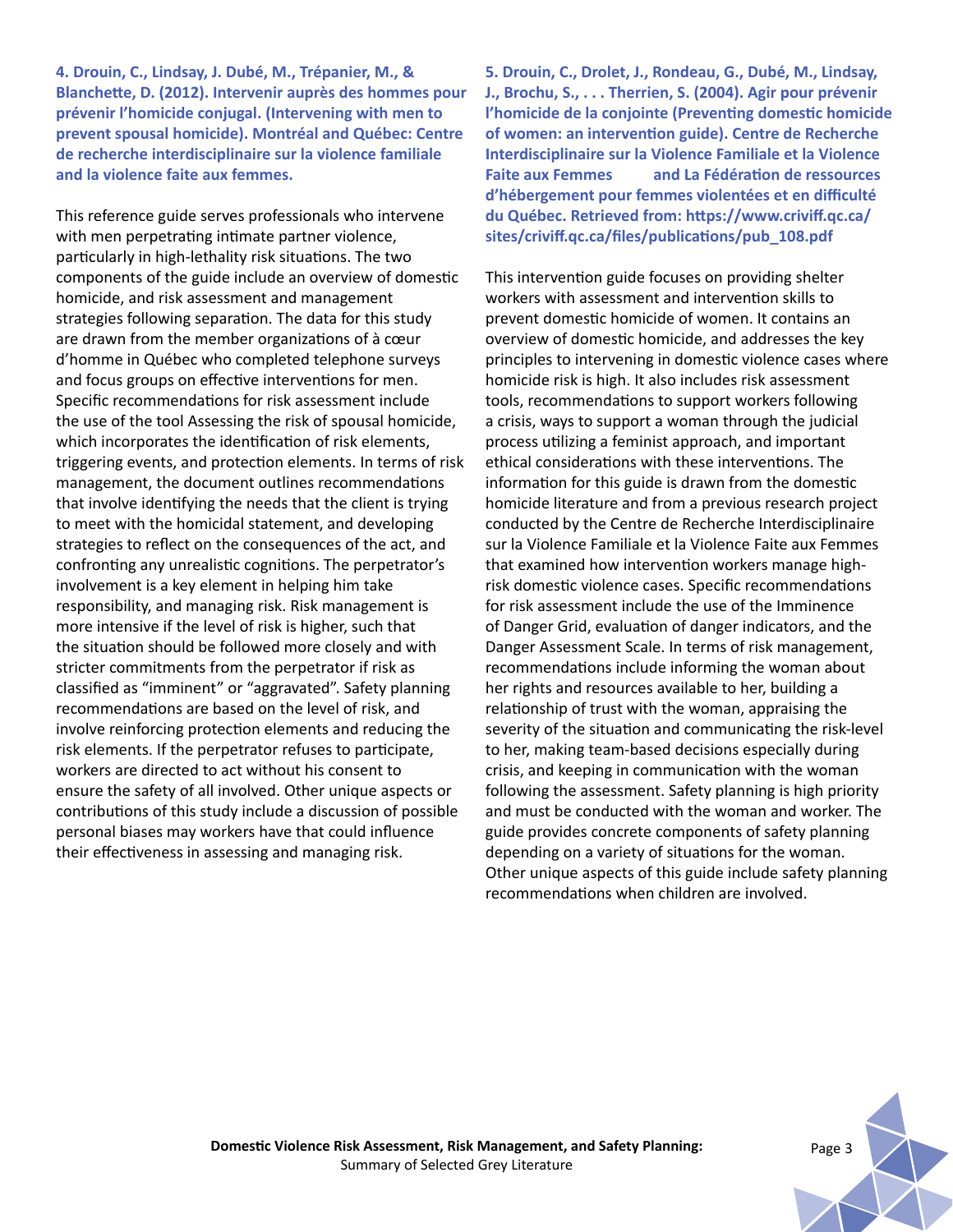**6. Gibas, A. L. (2011). The victim's voice: A victim-focused safety planning intervention for intimate partner violence (Unpublished doctoral dissertation). Simon Fraser University, British Columbia, Canada.** 

This dissertation compares the impact of two intimate partner violence (IPV) interventions—one based on a cognitive/analytical mode of appraising risk and one based on an affective/experiential mode. Data for this study are drawn from pre- ( $N = 60$ ) and post-intervention ( $N$ = 36) interviews with a community-based sample of IPV victims aged 20 to 62 from Vancouver, British Columbia. The core findings are that: (a) victim risk ratings were at least comparable to expert ratings; (b) self-appraised risk or fear levels were not significantly different between the two interventions and also declined with participation in the interventions; (c) safety plan quality was comparable across both interventions; (d) participants were at least moderately satisfied with the content of both interventions, and more so than with past safety planning experiences; and (e) Experiential Intervention participants were less likely to be re-victimized than Analytical Intervention participants. Results suggest that both professional and victim evaluations should be considered in risk assessment. Furthermore, that no differences in safety plan quality were found between intervention groups contrasts the traditional view of the superiority of cognition over emotion in decision-making.

**7. Hanson, R. K., Helmus, L., & Bourgon, G. (2007). The validity of risk assessments for intimate partner violence: A meta-analysis. [PDF document]. Public Safety Canada. Retrieved from: https://www.publicsafety.gc.ca/cnt/ rsrcs/pblctns/ntmt-prtnr-vlnce/ntmt-prtnr-vlnce-eng.pdf**

This report is the first quantitative review of spousal assault risk assessments using standard meta-analytic techniques. It examines the predictive validity of various approaches to spousal assault recidivism risk assessment (i.e., spousal assault scales, other risk scales, structured professional judgment, and victim judgment) found in 18 studies. The core findings are that: (a) the various approaches had, on average, moderate predictive accuracy; (b) the structured tools specifically designed to assess spousal assault risk showed similar levels of accuracy as tools designed to predict general or violent recidivism and global assessments of risk provided by female partners; and (c) the most accurate tools were actuarial measures (i.e., the DVRAG and the VRAG). The authors suggest that it may be possible to improve

predictive accuracy by combining specific and general risk factors as well as information from different sources.

**8. Hisashima, J. (2008, January). Validation study of the Domestic Violence Screening Instrument (DVSI): All assessments completed between August 2003 and July 2007. [PDF document]. Department of the Attorney General: Crime Prevention and Justice Assistance Division. Retrieved from http://icis.hawaii.gov/wpcontent/uploads/2013/07/DVSI-Validation-2003-2007- Jan-2008.pdf**

This report examines various distributions and the accuracy of the Domestic Violence Screening Instrument (DVSI) using all DVSI assessments completed in the State of Hawaii between 2003 and 2007 ( $N = 1,913$  offenders) and recidivism data for 442 offenders, respectively. Results indicated that: (a) most (55.8%) offenders were classified in the DVSI Administrative risk level, followed by the High (23.4%) and Medium risk (12.0%) levels; (b) the most commonly reported risk factors in the DVSI were prior nondomestic violence convictions (43.4%); victim separated from defendant within the last six months (38.5%); prior arrests for assault, harassment, or menacing (37.7%); and unemployed (35.3%). Results also support the accuracy of the DVSI: in general, DV and general re-arrest rates increased as the severity of the risk level increased.

**9. Kerry, G. P. (2001). Understanding and predicting intimate femicide: An analysis of men who kill their intimate female partners (Unpublished doctoral dissertation). Carleton University, Ottawa, Canada.** 

This dissertation examines characteristics that differentiate intimate murderers from controls and validates a Binary Model of intimate femicide. The model takes a multidimensional approach that considers both individual and social factors. The data are drawn from questionnaires completed by men aged 20 to 89, predominantly from Ontario, Canada (89 intimate murderers, 151 general offenders, 102 community controls). Several characteristics differentiated intimate murderers from the controls, including contact with men who support woman abuse, mental health issues, previous arrest/charge for abuse, separation, and poor marital adjustment. The most frequent motives for intimate femicide were anger, loss of emotional control, and/or jealousy. The two primary profiles of intimate murderers outlined in the Binary Model were also supported: Alpha Murderers, who are impulsive, have peer groups that condone woman abuse,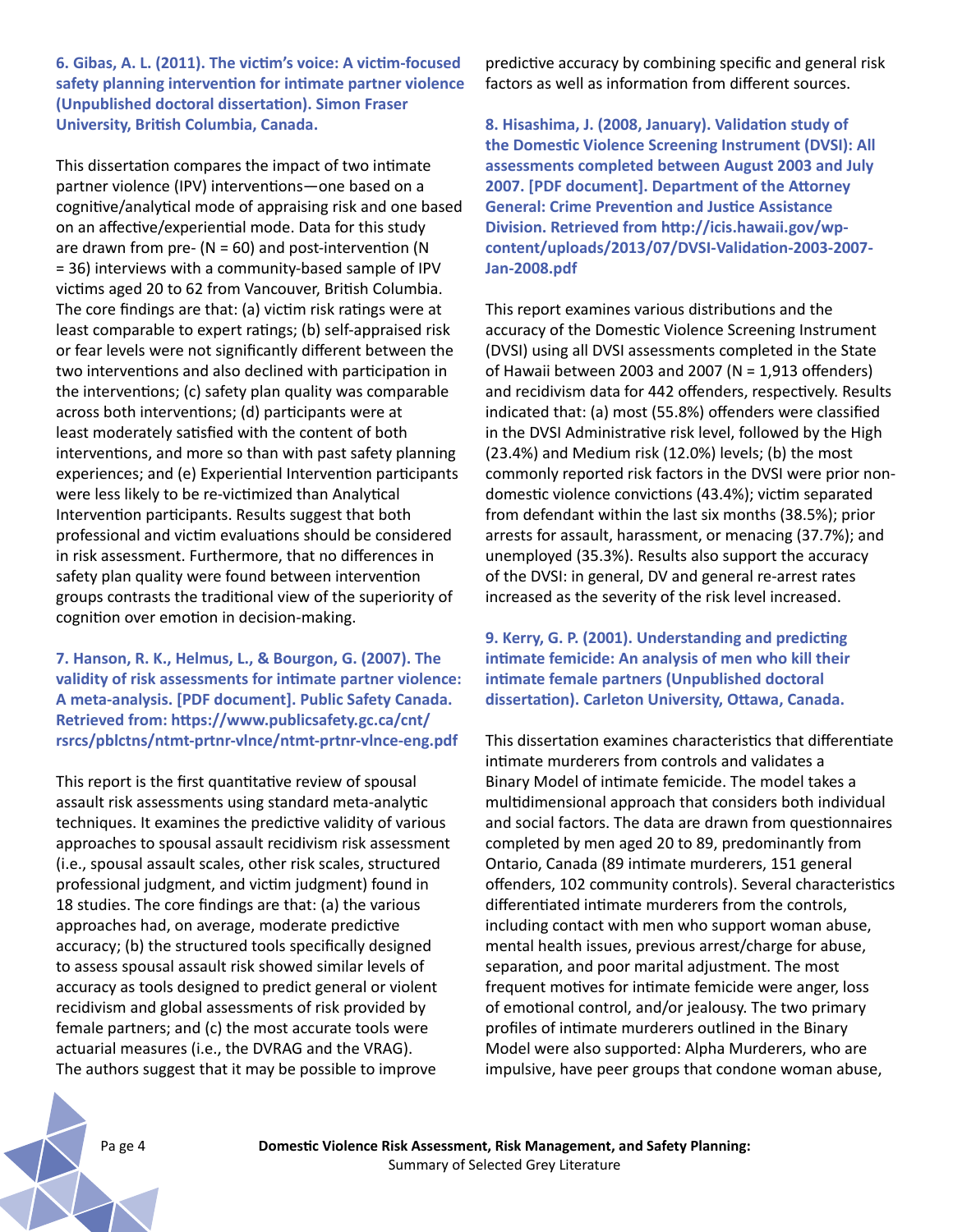and have a history of partner abuse that culminates in murder; and Beta Murderers, who do not have a history of abuse or peer groups that condone abuse, but who often experience intense feelings of dysphoria and rejection upon separation, which leads to the murder, and who often attempt/commit suicide. Finally, support was found for the Intimate Femicide Screening Scale (IFSS)—the first empirically derived intimate femicide risk scale.

**10. Kropp, P. R., & Hart, S. D. (2004). The development of the Brief Spousal Assault Form for the Evaluation of Risk (B-SAFER): A tool for criminal justice professionals. [PDF document]. Department of Justice Canada: Research and Statistics Division. Retrieved from: http://www.justice. gc.ca/eng/rp-pr/fl-lf/famil/rr05\_fv1-rr05\_vf1/rr05\_fv1. pdf**

This report presents the development and assessment of the Brief Spousal Assault Form for the Evaluation of Risk (B-SAFER). The authors began by assessing the Spousal Assault Risk Assessment Guide (SARA) and a modified version for police. They then used these findings, which suggested a need to shorten, simplify, and revise the forms, to develop the B-SAFER. Data used to test the new B-SAFER are drawn from forms completed by police for spousal violence cases in Canada (n = 50) and Sweden (n = 283). The core findings are that: (a) all of the B-SAFER items were present in at least some cases, and many in a large percentage of cases; (b) less than 10% of items were omitted due to missing information; (c) in the Canadian sample, about one third of the cases were considered a high risk for imminent violence, close to half for longterm risk for violence, and one quarter for severe assault or death (however, many of these cases came from a unit that dealt exclusively with high risk or difficult to manage cases); and (d) significantly more intervention was recommended in cases perceived to be high risk than in cases perceived to be low risk.

**11. Kropp, P. R., Hart, S. D., & Belfrage, H. (2005). Structuring judgments about spousal violence risk and lethality: A decision support tool for criminal justice professionals. [PDF document]. JustResearch, 13, (pp. 22-27). Department of Justice Canada: Research and Statistics Division. Retrieved from: http://justice.gc.ca/ eng/rp-pr/jr/jr13/jr13.pdf**

This article briefly describes the development and evaluation of the Brief Spousal Assault Form for the Evaluation of Risk (B-SAFER). Data are drawn from B-SAFER forms completed by police for spousal violence cases in Canada ( $n = 50$ ) and Sweden ( $n = 283$ ), as well as recidivism information from the Swedish cases. The core findings are that: (a) less than 10% of items were omitted due to missing information, suggesting that the tool includes relevant risk factors to spousal assault cases and that the tool can be coded easily by police; (b) summary risk ratings were diverse, suggesting that police were able to use the coding instructions to discriminate among perpetrators; (c) there was variability within and among officers in their risk management recommendations, suggesting that recommendations were influenced by risk judgments; and (d) risk judgments and management strategies were related to recidivism, suggesting that the tool has predictive validity and may be helpful in guiding decisions about a case. Qualitative feedback reported by 11 officers also suggested that they found the tool to be helpful and easy to use.

**12. Millar, A., Code, R., & Ha, L. (2009/2013) Inventory of spousal violence risk assessment tools used in Canada. [PDF document]. Department of Justice Canada: Research and Statistics Division. Retrieved from: http://www. justice.gc.ca/eng/rp-pr/cj-jp/fv-vf/rr09\_7/rr09\_7.pdf**

This report identifies and summarizes the spousal violence risk assessment tools, investigative checklists, and protocols used by criminal justice personnel in Canada in 2008. The resulting inventory of 31 tools, checklists, and protocols come from contact with representatives of the Family Violence Initiative from each of the Canadian provinces and territories. The authors found that, while some organizations were using validated risk assessment tools, others were using tools that they created themselves. Although investigative checklists and case management tools do not have predictive value like risk assessment tools do, respondents suggested that they still serve important functions in developing victim safety plans and offender risk/need plans, raising risk factor awareness among police officers, and providing evidence for pre-trial and post-sentence decisions. According to respondents, effectiveness in reducing risk and improving safety is linked to: (a) improved service coordination and informationsharing; (b) interdisciplinary training for all stakeholders; and (c) coordination of risk assessments and practices among all criminal justice personnel and victim services. Many respondents also expressed an interest in developing standard risk assessment practices across the country.



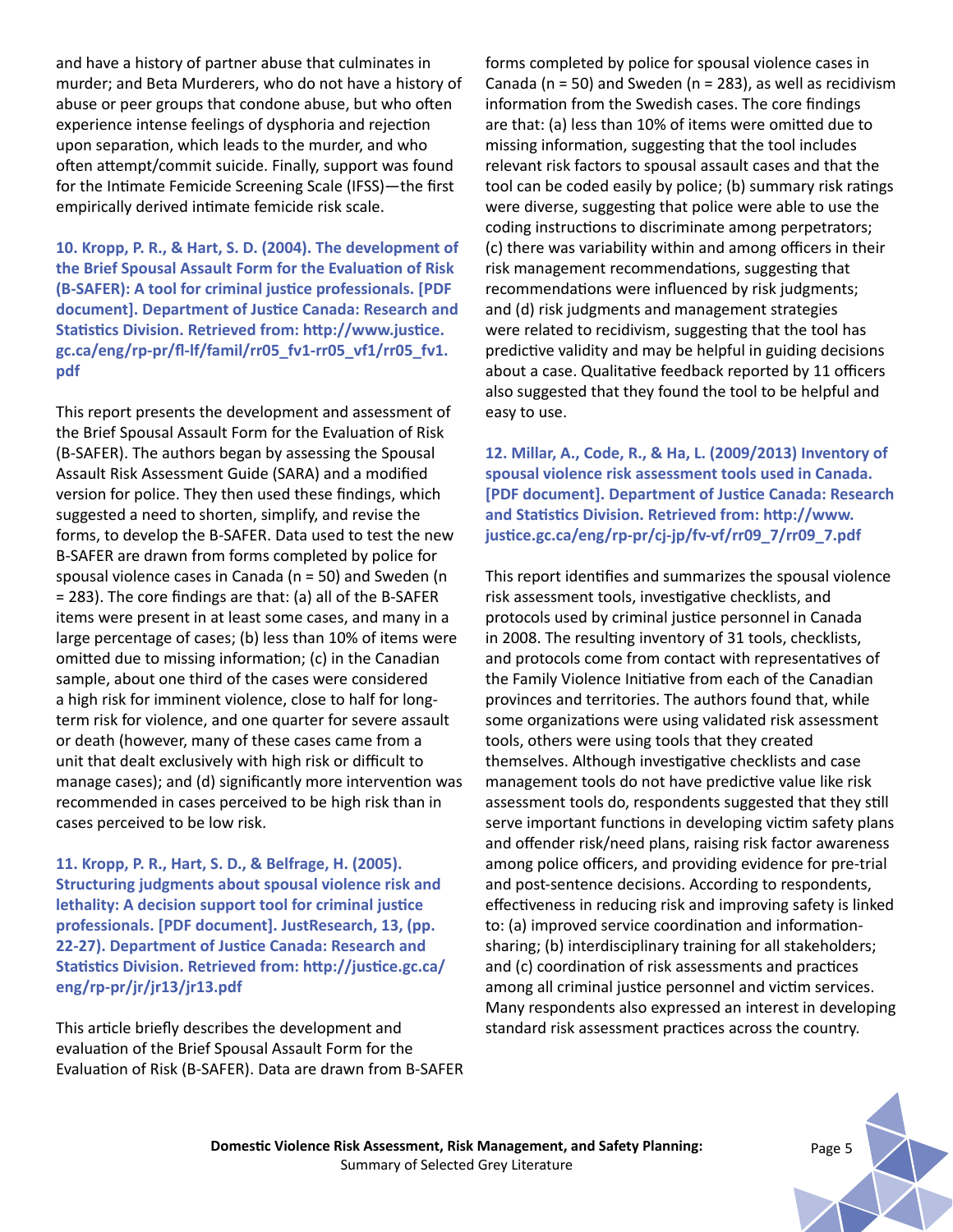**13. Moser, A. E., & Campbell, M. A. (2012, March). Validation and expansion of the Ontario Domestic Assault Risk Assessment (ODARA) Instrument: An early warning system. [PDF document]. Centre for Criminal Justice Studies & Department of Psychology, University of New Brunswick. Retrieved from: http://www.unb.ca/ saintjohn/ccjs/\_resources/pdf/odarapoliceresponse2012. pdf**

This paper explores three main areas: (a) the typical profile of perpetrators of intimate partner violence (IPV) and the contextual details to the violence in a Canadian community, (b) the validation of the utility of the Ontario Domestic Assault Risk Assessment (ODARA) for predicting subsequent occurrences of IPV in both male and female perpetrators as well as non-physical partner abuse cases; and (c) evaluation of the actions of responding police officers to determine which responses maximized reductions of subsequent occurrences of IPV. This study utilized a random sample of 200 offenders (174 males, 26 females) selected from police reports of IPV to be followed for six years. Results indicated that the ODARA was able to discriminate between recidivists and non-recidivists, regardless of perpetrator gender, victim gender, or type of violence committed (physical vs. non-physical). The ODARA was also effective in distinguishing between low, moderate, and high risk for male and female IPV perpetrators, regardless of whether the violence was physical or non-physical. Both male and female perpetrators were found to have similar risk profiles and offending patterns. Additionally, police officers' decision to arrest perpetrators in the current sample showed no relationship with the offender's risk of IPV, but rather to situational factors (e.g., victim injury). The authors recommended that police formally assess risk to triage offenders and victims into suitable intervention channels based on level of risk, rather than relying on "gut instincts" and reactive policing methods.

**14. Murphy, C., & McDonnell, N. (2008, Febuary). Escalating violence: How to assess and respond to risk: A review of international experience. [PDF document]. Aoibhneas Women and Children's Refuge, Coolock, Dublin. Retrieved from: http://www.aoibhneas.org/pdf/ Escalating\_violence-How\_to\_Assess\_and\_Respond\_to\_ Risk.pdf**

This review examines the domestic violence assessment frameworks and practice currently in place in Ireland. Through evaluating the literature, as well as through consultation with organizations with direct experience with domestic violence, overall this review highlights

the agreed upon benefits of developing formal riskassessment frameworks for general violence as well as lethality of violence. The authors propose a number of recommendations based on their review including: (1) undertaking a study with the aim of establishing best practice in the area of risk assessment and safety planning with an Irish context; (2) conducting systematic risk assessment with a number of service providers being present in order to assess and identify further risk; (3) developing protocols and procedures in relation to actions to be taken as a result of risk assessment; (4) developing a database of domestic violence related statistics to be maintained jointly by all the key organizations involved with services directed toward domestic violence; (5) convene a multi-disciplinary team working in the areas of domestic violence and child protection with the aim of developing risk-assessment frameworks, including the police and those working in criminal justice settings.

**15. Robinson, A. L. (2004). Domestic violence MARACs (Multi-Agency Risk Assessment Conferences) for very high-risk victims in Cardiff, Wales: A process and outcome evaluation. Wales, UK: School of Social Sciences, Cardiff University.**

This study describes and evaluates the Multi-Agency Risk Assessment Conferences (MARAC), introduced in the UK for the management of violent and sex offenders. Using interviews and data from police files from 146 women, this study evaluated MARACs over a 6-month period. This report includes the findings from a process evaluation that involved site visits and key informant interviews, and an outcome evaluation that incorporated police data and victim interviews. Results indicate that the MARACs are an important innovation in the community and criminal justice response to domestic violence. The process evaluation demonstrates that the respondents viewed the MARACs as invaluable, and that the added work they undertook did 'pay off' because agencies could assist victims more efficiently. Respondents also made it clear that MARACs facilitated information sharing between agencies, contributing to victims' safety, aided in identifying key contacts within agencies, and raised awareness about the impact of domestic violence on children. MARACs were also successful at improving the safety of victims measured by the number of domestic violence police complaints post-MARAC, with the majority of victims (about 6 in 10) not being re-victimized. Overall, the authors highlight that these positive results reveal the benefits of taking a multiagency approach to helping women (and their children) who are experiencing domestic violence.

Pa ge 6 **Domestic Violence Risk Assessment, Risk Management, and Safety Planning:**  Summary of Selected Grey Literature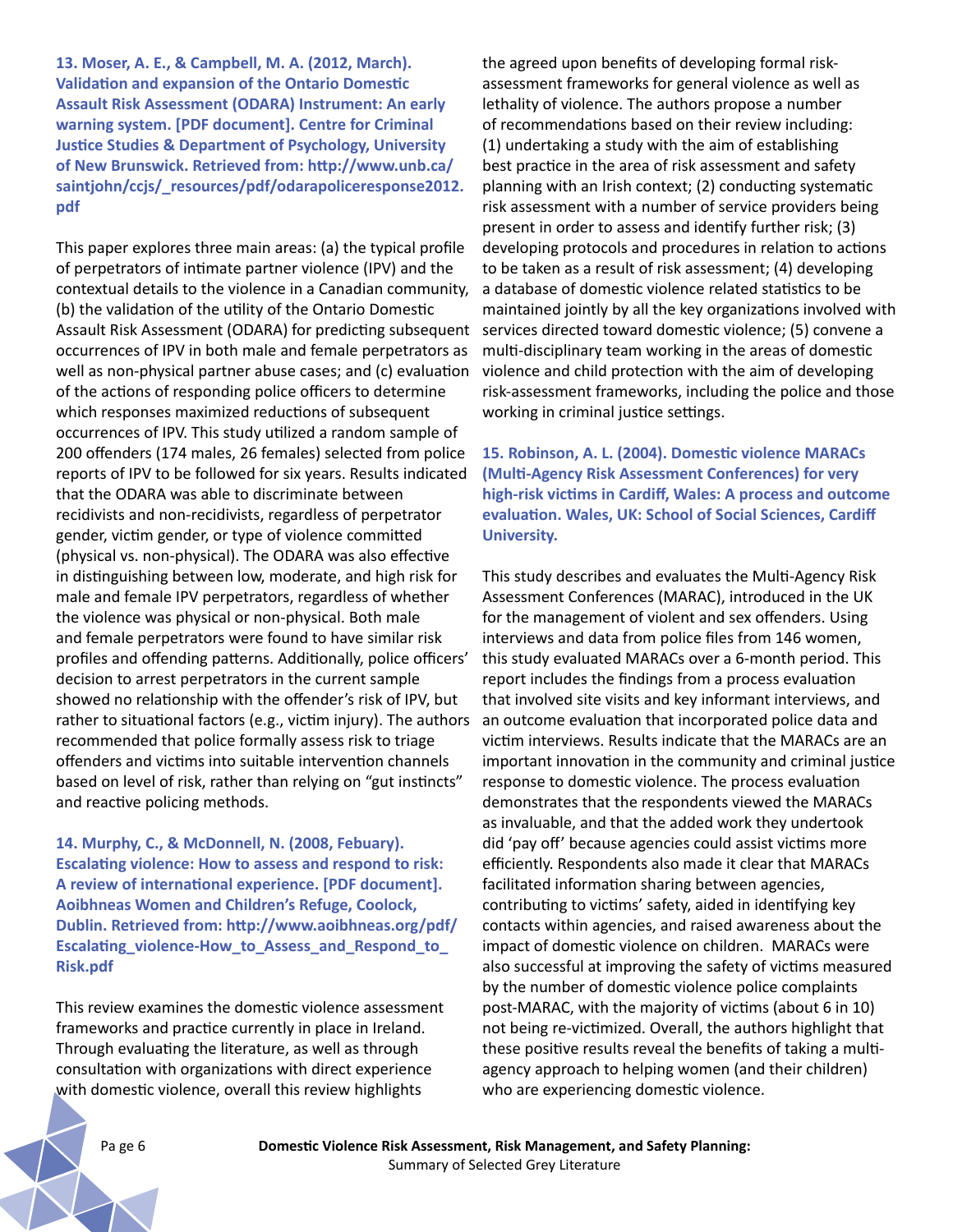**16. Robinson, A. L. (2013, November). A risk-led approach to domestic violence: The MARAC model in the UK. Paper presented at the international conference on violence in close social relationships and stalking - police officers dealing with high-risk cases, Rhineland-Palatinate, Germany. Abstract available at: https://www. researchgate.net/publication/265784693\_A\_RISK-LED\_ APPROACH\_TO\_DOMESTIC\_VIOLENCE\_THE\_MARAC\_ MODEL\_IN\_THE\_UK**

This presentation discusses the use of Multi-Agency Risk Assessment Conferences (MARAC). This presentation also briefly describes the results from a previous outcomes study examining the impact MARCs had within a community. Results presented included an overall reduction of repeat victimization after involving a MARAC. More specifically, at six months, 6 out of 10 had not been victimized. At 12 months 4 out of 10 had not been re-victimized. Recommendations from the author include international recognition for the importance of setting up an effective multi-agency network of professionals to protect high-risk victims, as well as the need for cooperation as an essential part of overcoming implementation challenges

**17. Roehl, J., O'Sullivan, C., Webster, D., & Campbell, J. (2005a, May). Intimate partner violence risk assessment validation study: Final report. (Document No. 209731). [PDF document]. U.S. Department of Justice. Retrieved from: https://www.ncjrs.gov/pdffiles1/nij/ grants/209731.pdf**

The major purpose of this multi-site field test, funded by the National Institute of Justice, was to assess the predictive accuracy of several methods of assessing risk of repeat assault or potential lethality in domestic violence cases. A sample of 1307 women who were enrolled at baseline (782 remained for follow-up interviews), were interviewed, provided questionnaires, and were randomly assigned to receive certain risk assessments as well as re-assault assessments (SARA, The Domestic Violence Inventory – Risk and Needs Assessment, K-SID, The Domestic Violence Screening Inventory, Danger Assessment, DV-MOSAIC). Results indicated that approximately one third of the participants were re-assaulted by the end of the four to 24 month period when they were re-interviewed. Some continued to be severely abused, with 11 percent having experienced a severe, potentially lethal act. Results also indicated that by most analytic strategies, the Danger Assessment had the strongest psychometric properties, including the

predictive statistics. Similarly, the DVSI and DV-MOSAIC also had significant associations with future re-assault. The K-SID was least strong under most of the analytic strategies; however, it did best at predicting re-arrest using the criminal justice data. Some of the differences in results among assessments could be due to the different purposes and settings where these instruments were developed to be used. This study is a landmark prospective field trial of three instruments and one threat assessment system and includes detailed information in the utility and validity of risk assessments.

**18. Roehl, J., O'Sullivan, C., Webster, D., & Campbell, J. (2005b, May/December). Intimate partner violence risk assessment validation study: The RAVE study (Document No. 209732). [PDF document]. U.S. Department of Justice. Document no. 209732. Retrieved from: https://www. ncjrs.gov/pdffiles1/nij/grants/209732.pdf**

The main purpose of this report was to assess the accuracy of several different approaches to predict risk of future harm or lethality in domestic violence cases. In addition to the four risk assessment methods (i.e., Danger Assessment, DV-MOSAIC, Domestic Violence Screening Instrument, and Kingston Screening Instrument for Domestic Violence), this study tested the predictive accuracy of the victim's own assessment of the likelihood that her partner or ex-partner would physically abuse her over the course of the next year. Data were collected from a sample of 782 women, and interviews were conducted with victims at two times. First, a baseline interview, which included a risk assessment, took place, followed by a follow-up interview 6 months to a year later. Arrest information on the offender for at least a year after the baseline interview was also collected and examined. Results compared the scores on the risk methods at the baseline interview to the following outcomes: physical assault during the follow-up period, severe assault, stalking and threats, and arrests. Overall, all four of the risk assessment methods tested were found to be significantly related to subsequent severity of abuse, but not very highly related. After controlling for the protective actions taken, all predicted any assault and severe assault significantly better than chance. The DA and the victim's self-rated level of risk had the highest correlations with subsequent abuse, although these correlations were low. Differences were found between measures and explored in detail in the report.

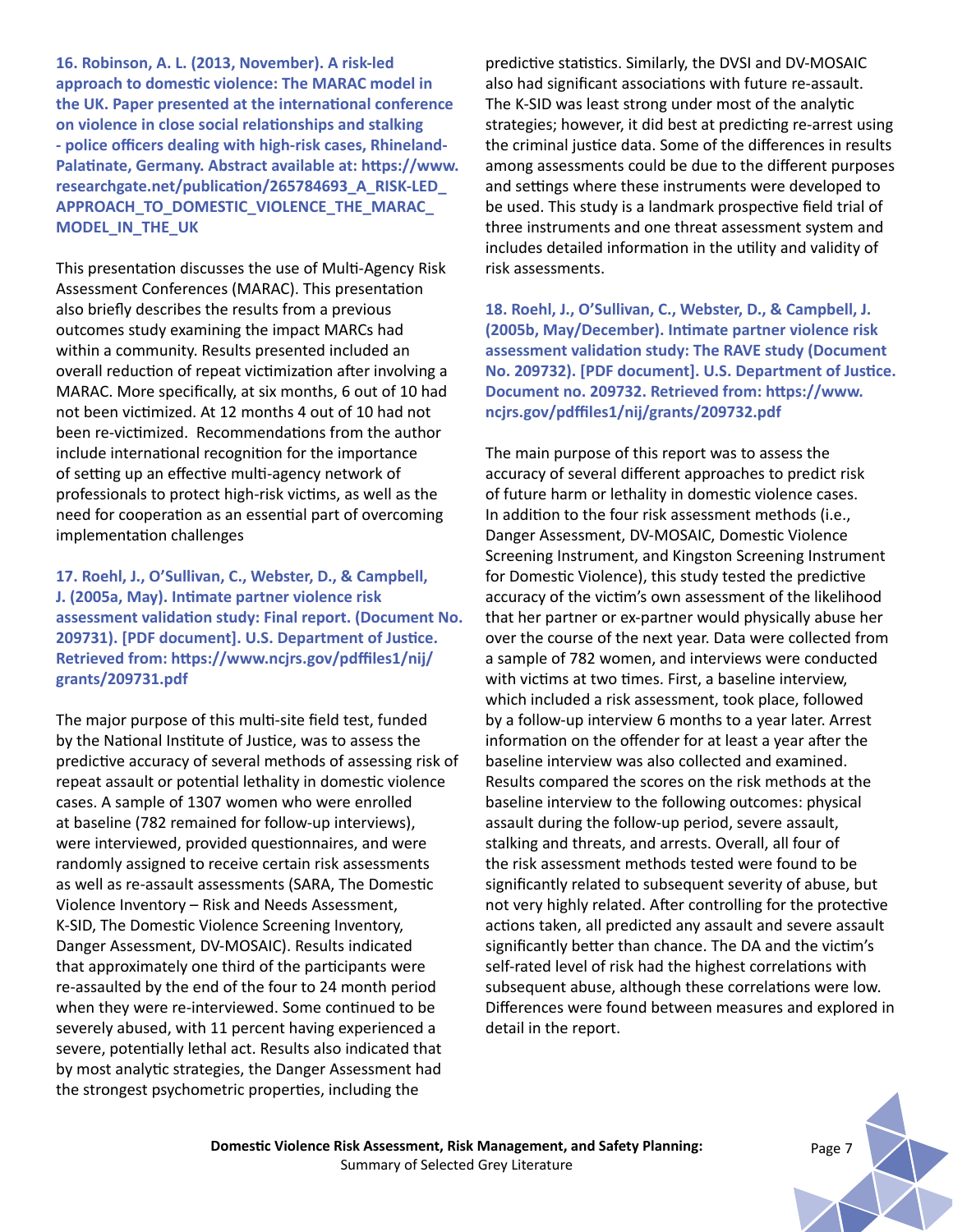**19. Rollings, K., Wakefield, S., & Fogg, P. (n.d.). Domesticrelated homicide and domestic violence risk assessment tools [PDF power point slides]. Australian Government: Australian Institute of Criminology and Queensland Police Service. Retrieved from: http://www.aic.gov.au/media\_ library/conferences/2008-homicide/rollings\_wakefield\_ fogg.pdf**

This presentation listed the risk assessment used by different Australian police services as well as common risk factors found in domestic violence homicide cases. Additional slides listed reasons why to use risk assessment tools (i.e., allows for an assessment of the severity of any future of violence, encourages victims to become aware of their risk and be actively involved in developing safety plans, promotes a common language of risk across agencies, actuarial tools can be used by non-clinical staff like police officers), as well as described drawbacks of using DV risk assessment tools (i.e., potential false sense of security, human nature dictates no tool will predict human behavior without some margin of error). This presentation ends with a proposal for the project "Risk factors for domestic violence and domestic-related homicide" with Queensland Police, however no results are discussed.

**20. Rothman, E. F., Butchart, A., & Cerda, M. (2003). Intervening with perpetrators of intimate partner violence: A global perspective. [PDF document]. World Health Organization: Violence and Injury Prevention Department. Retrieved from: http://apps.who.int/iris/ bitstream/10665/42647/1/9241590491.pdf**

This descriptive study explores the batterer intervention programs that exist internationally. This study was able to identify 74 programs (56 classified as "batterer intervention programs") from 38 countries (43% located in "developing nations"). Through surveys and interviews (majority via telephone), results indicated that most commonly battier intervention programs grew out of existing counseling or advocacy services. In addition, this study found that most often practitioners choose intervention models based factors including: knowledge of and access to particular curricula, reputation or name recognition of the model, theoretical orientation, and the model's definition of intimate partner violence (IPV). Despite varied definitions of IPV or different perspectives on what causes it, practitioners reportedly introduce very similar topics of discussion during intervention sessions. Overall, the authors' recommended that: (1) work be done toward the development of international best practice guidelines on batterer intervention; (2) provide

practitioners with simply written, translated syntheses of the empirical research on IPV causes and consequences; and that (3) model batterer intervention program based in the USA should be provided with the contact information of their international colleagues so collaboration can take place as a way to improve service for immigrant and refugee abusers.

**21. Schott, M., & Holsinger, A. M. (2014, January 17). An analysis of the domestic violence lethality assessment in Johnson County, Kansas. [PDF document]. United Community Services of Johnson County. Retrieved from: http://ucsjoco.org/Uploads/Domestic-Violence-Lethality-Assessment-Report.pdf**

The report is an initial examination into the descriptive and predictive validity of the Domestic Violence Lethality Assessment (DVLA). Based on 272 cases utilized for the current analysis, the DVLA was found to have predictive validity in its current construction. While the composite DVLA does have predictive validity, the item-by-item analyses revealed that some of the individual items are not related to outcome in their current form. The authors recommended potentially breaking down the DVLA into three "risk categories" (low, medium, high), which was supported by statistical analysis. Furthermore, The DVLA and the Domestic Violence Screening Instrument-Revised (DVSI-R) appear to be statistically in agreement in regards to the extent in which risk is measured. Increases in DVLA score are associated with increases in the level of risk as assessed via the DVSI-R. The authors recommended that continued validation work be completed on the DVLA in its current structure and composition. Additionally, using key informant interviews within a local community, the DVLA was found to be accepted and consistently used by law enforcement.

**22. Sponsler-Garcia, C. (2015, September). Accounting for risk and danger practice checklists: Coordinating risk assessment in domestic violence cases. [PDF document]. The Battered Women's Justice Project. Retrieved from: http://www.bwjp.org/assets/documents/pdfs/ accounting-for-risk-and-danger-checklists.pdf**

This document presents a number of practice checklists that can guide services in examining their current response to domestic violence and their collaboration with other services. Put together by the Battered Women Justice Project (BWJP), these checklists were developed to help jurisdictions ensure that services identify and address potential risks to victims. The practice checklists are

Pa ge 8 **Domestic Violence Risk Assessment, Risk Management, and Safety Planning:**  Summary of Selected Grey Literature